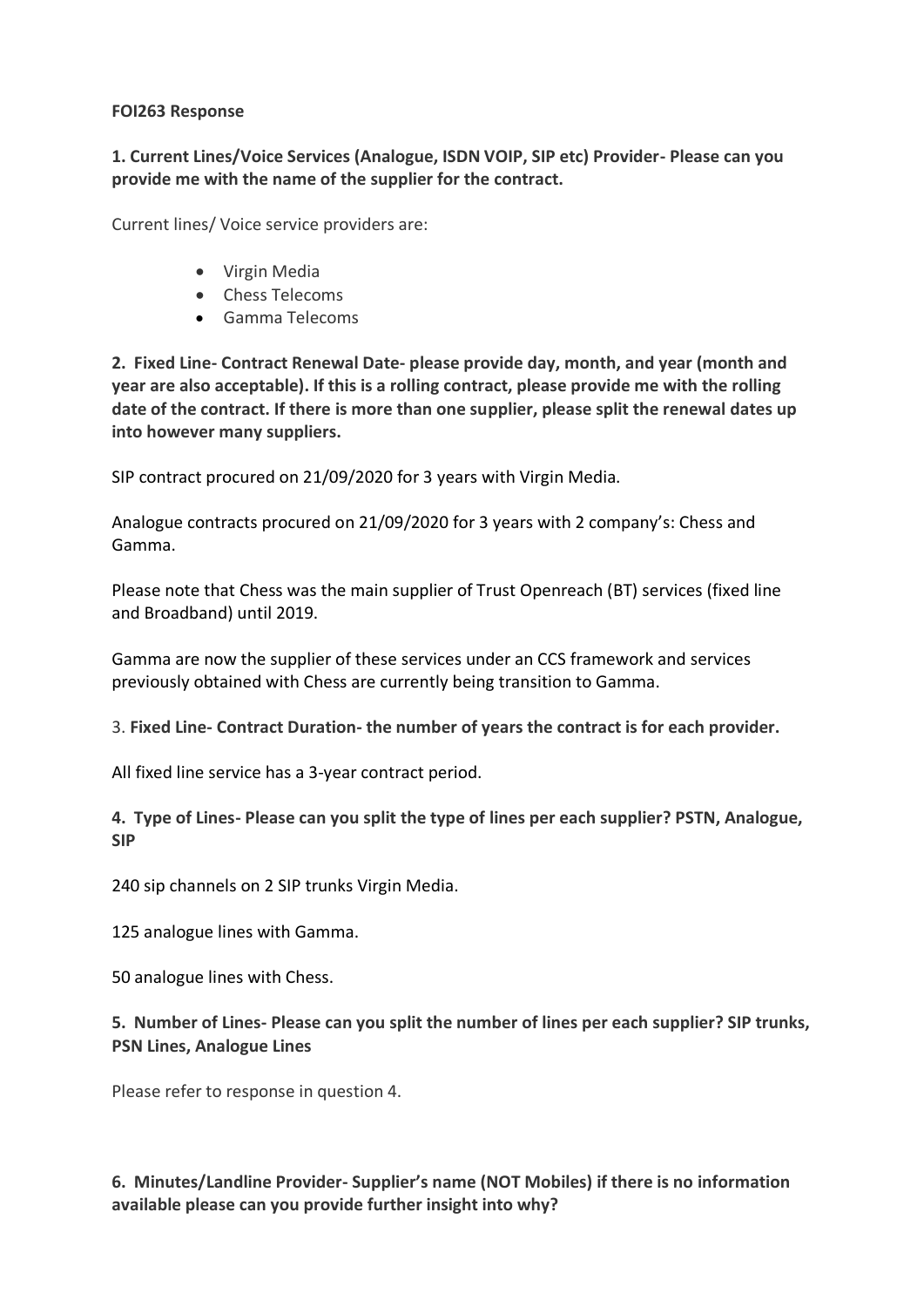SIP Channels Free minutes on virgin media contract.

Please note that Analogue line do not have a call package.

**7. Minutes/Landline Contract Renewal Date- please provide day, month, and year (month and year is also acceptable). If this is a rolling contract, please provide me with the rolling date of the contract.** 

Landline contract are with Chess, and Gamma. Both are 3-year contract starting from 21/09/2020.

Please note that Chess was the main supplier of Trust Openreach (BT) services (fixed line and Broadband) until 2019.

Gamma are now the supplier of these services under an CCS framework and services previously obtained with Chess are currently being transition to Gamma.

# **8. Minutes Landline Monthly Spend- Monthly average spend on calls for each provider. An estimate or average is acceptable.**

Monthly average spend with Chess £73.

Monthly average spend with Gamma £132.

**9. Minute's Landlines Contract Duration: the number of years the contract is with the supplier**.

Please refer to response in question 2.

**10. Number of Extensions- Please state the number of telephone extensions the organisation currently has. An estimate or average is acceptable.**

3100 internal extensions.

# **11. Fixed Broadband Provider- Supplier's name if there is not information available please can you provide further insight into why?**

Broadband is provided by 2 providers, Chess and Gamma.

Please note that Chess was the main supplier of Trust Openreach (BT) services (fixed line and Broadband) until 2019.

Gamma are now the supplier of these services under an CCS framework and services previously obtained with Chess are currently being transition to Gamma.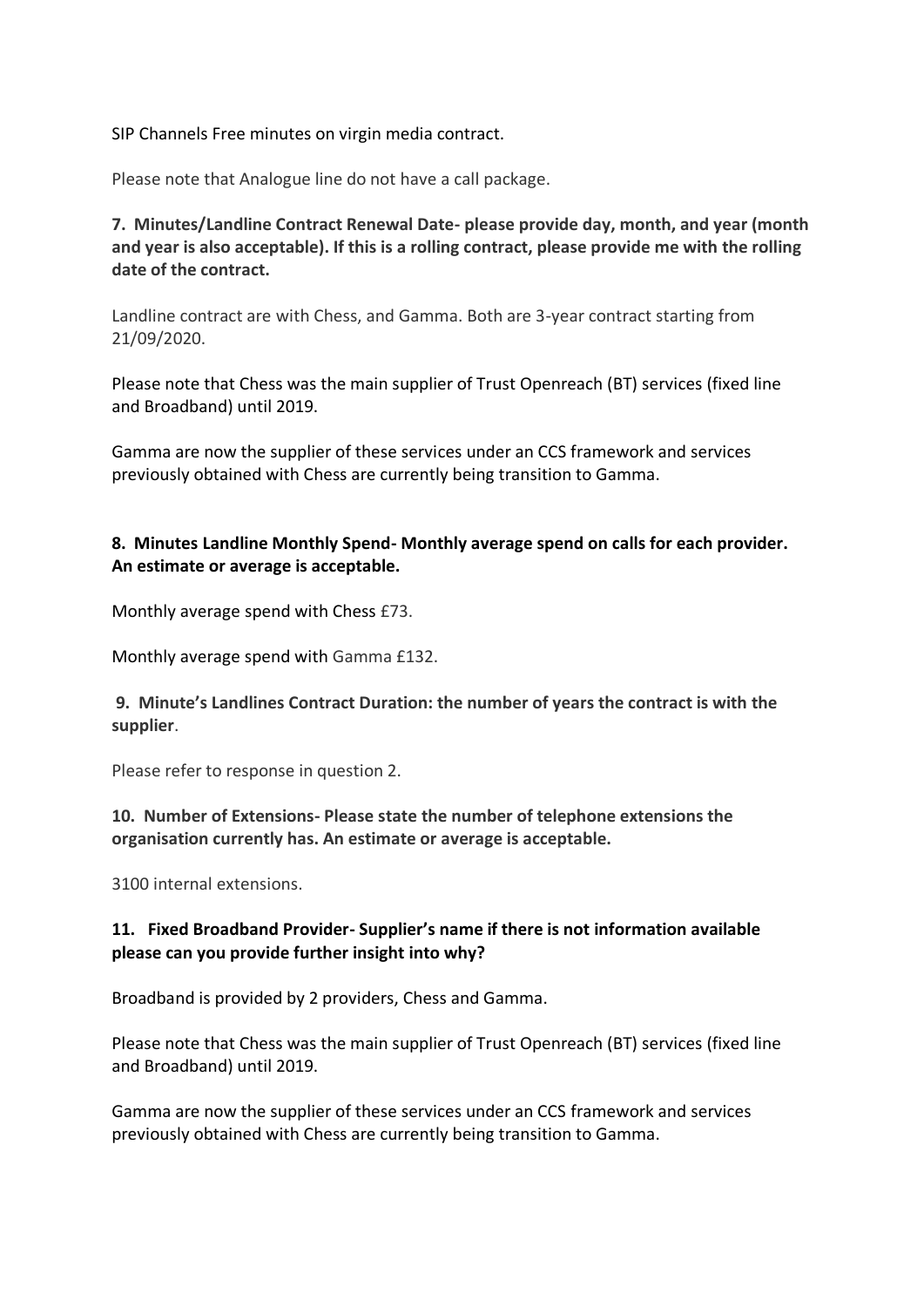**12. Fixed Broadband Renewal Date- please provide day, month, and year (month and year is also acceptable). If this is a rolling contract, please provide me with the rolling date of the contract. If there is more than one supplier, please split the renewal dates up into however many suppliers.** 

The Fixed broadband renewal date is 20/09/2023 (On a 3-year term from start of contract).

# **13. Fixed Broadband Annual Average Spend- Annual average spend for each broadband provider. An estimate or average is acceptable.**

The Trust is unable to provide a response to this query as the requested data has not been captured within our system.

**14. WAN Provider- please provide me with the main supplier(s) if there is no information available please can you provide further insight into why?** 

The WAN Provider is Virgin Media.

**15. WAN Contract Renewal Date- please provide day, month, and year (month and year are also acceptable). If this is a rolling contract, please provide me with the rolling date of the contract. If there is more than one supplier, please split the renewal dates up into however many suppliers.** 

The WAN Contract Renewal Date with Virgin Media is 20/09/2023.

**16. Contract Description: Please can you provide me with a brief description of the contract.**

Payment for SIP rental of 240 channels on a Flat rate tariff.

**17. The number of sites: Please state the number of sites the WAN covers. Approx. will do.** 

The number of Trust sites WAN covers is 45 Sites.

#### **18. WAN Annual Average Spend- Annual average spend for each WAN provider. An estimate or average is acceptable.**

The average WAN annual spend is £385,000.

**19. For each WAN contract can you please provide me with information on how this was procured, especially around those procurement that used frameworks, please provide me with the framework reference.** 

Contracts were procured via West Midlands PSN2

**20. Internal Contact: please can you send me their full contact details including contact number and email and job title for all the contracts above**.